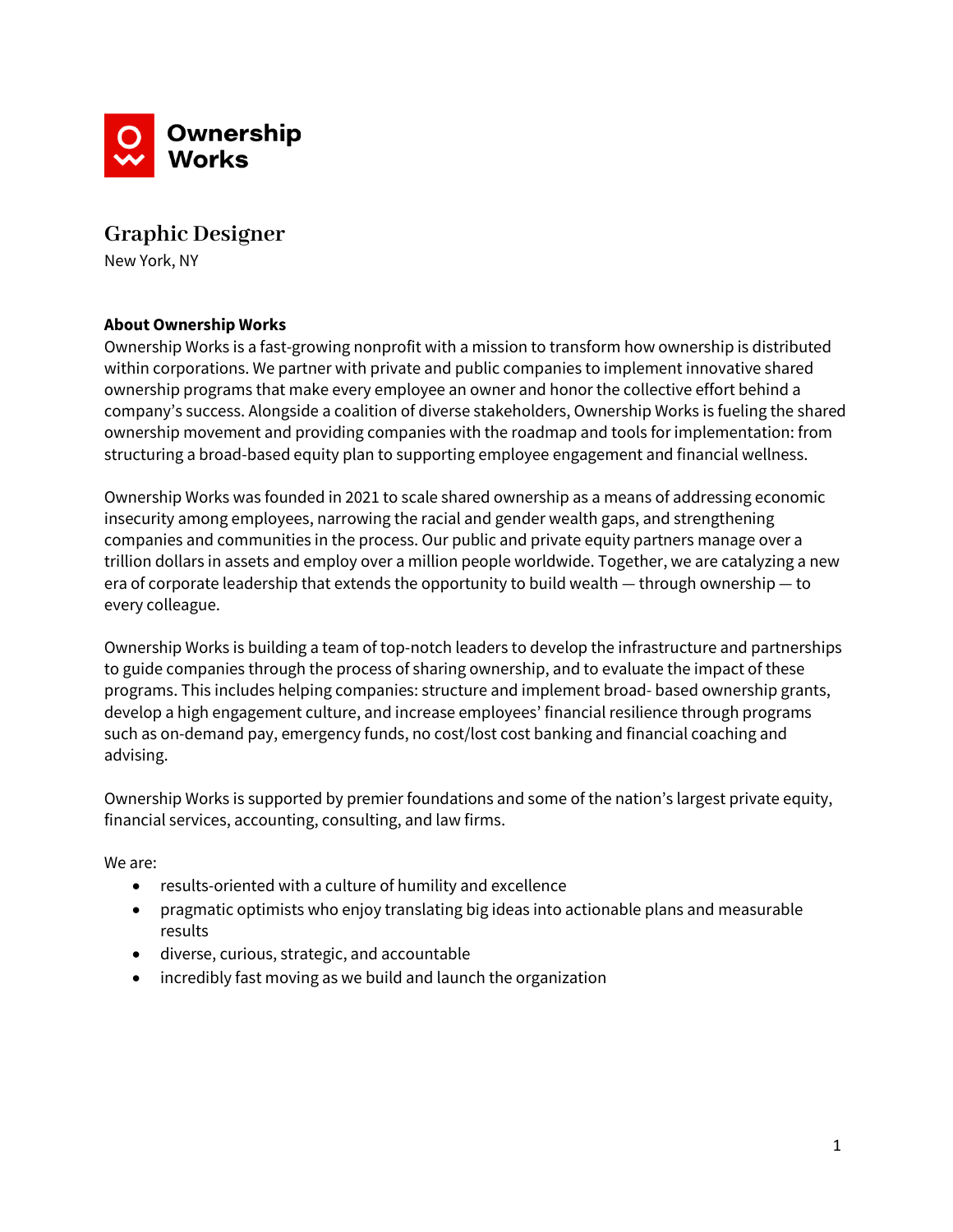### **About the Position**

Ownership Works is looking for an experienced Graphic Designer. The Graphic Designer will report to the Marketing & Communications Director and will support the organization's efforts to create on-brand visual assets across a range of mediums including both print and digital. The successful candidate will be energized by a fast- paced, start-up environment.

## **Goals & Responsibilities**

Duties may include, but are not limited to, the following:

- Refining and maintaining Ownership Works' brand and its guidelines for organizational brand consistency with a keen understanding of brand strategy and design system.
- Collaborating and building creative and design strategies with the Ownership Works team.
- Developing templates and visual assets for organizational materials including advertising, collateral, signage, presentations, event materials, and social media across all channels that can be repurposed at any time.
- Creating compelling digital marketing materials with an in-depth understanding of the medium to enhance digital engagement.
- Approaching creative projects through a strategic lens and design thinking process.
- Executing a high level of design products across all channels including print, digital, and signage to support the organization's high standards.

### **Work Demands and Environment**

- Will require travel within the metropolitan area and out of state.
- Occasionally work may be conducted outdoors, with exposure to varied weather conditions.
- Ability to lift at least 25 lbs.

### **Skills & Qualifications**

- 5+ years of experience in graphic design.
- Excellent organizational and time management skills.
- Excellent verbal and written communications skills, with strong attention to detail.
- Flexibility and the ability to adapt to changing priorities.
- Excellent attention to detail with ability to handle multiple projects in a fast-paced environment a must.
- Ability to be proactive, use independent judgment and initiative.
- Strong understanding of brand development and animation.
- Strong typographic ability with attention to detail.
- Proactive creator and collaborator across departments.
- Expertise in Adobe Creative Suite required including proficiency in After Effects, Working knowledge of HTML, CSS.